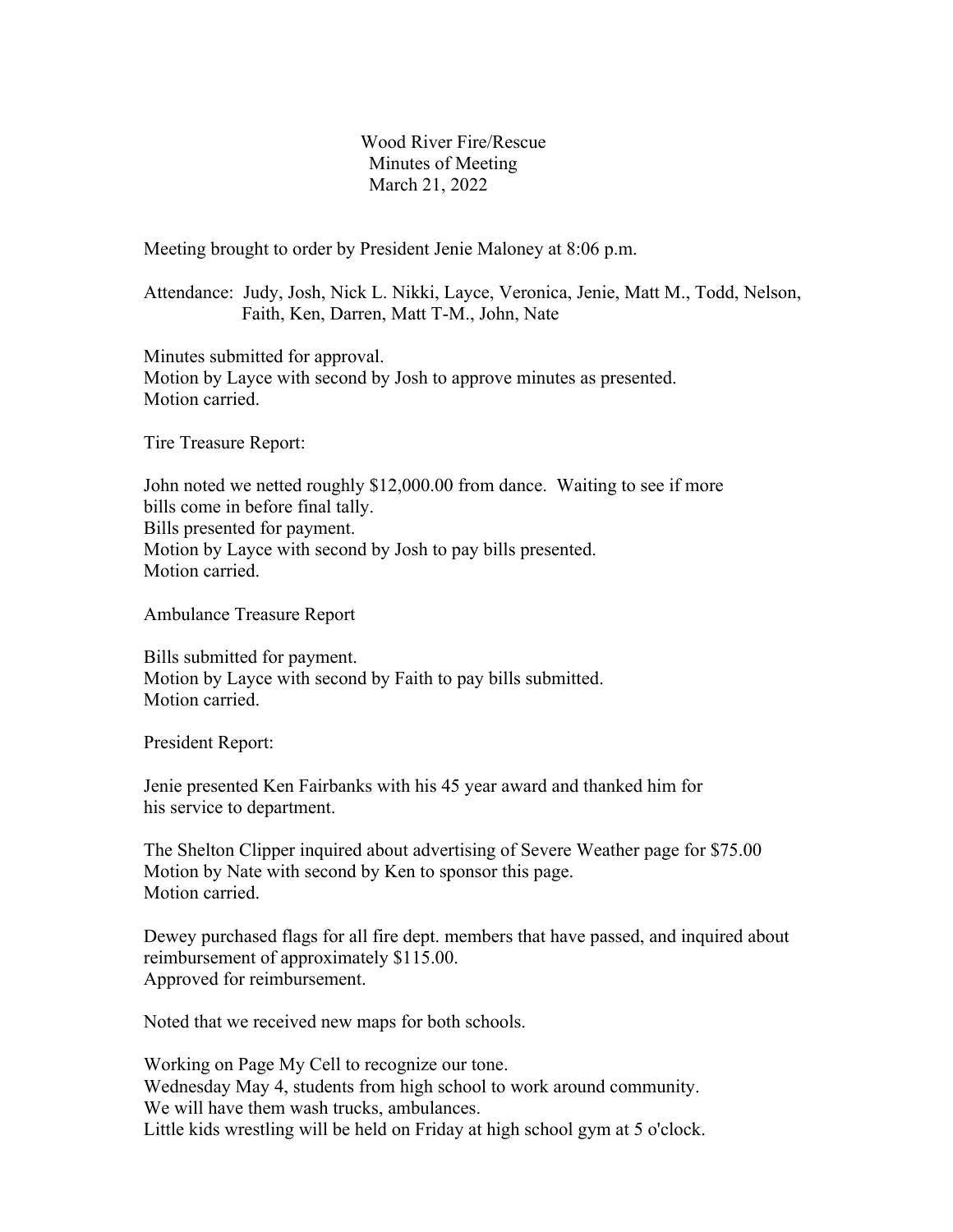Those that volunteered for this need to be at school by 5. Jenie has tickets for horse races on April 8 for those that are interested.

Fire Chief Report:

Nate thanked everyone for attending wedding. Also thanked all those that have been involved with fires in area.

Rescue Captain

 $N/A$ 

Safety Officer Report:

 $N/A$ 

Chaplain Report:

Read from Genesis Chapter 8 Noticing how different it was 3 years ago with the flooding compared to today with the drought conditions now.

Fire Training:

Todd & Judy have April training.

EMS Report:

Nick attended the school safety meeting and maps distributed. Talked about a table top disaster drill. Also noted EVAC for school, where would they go? Todd & Nick discussed the EOC class they attended in Grand Island. We billed out \$3400.00, wrote off \$100.00. Nick L. noted there is a glitch in our system since March4 and are working to get it fixed.

Fire Prevention Report:

Jenie noted that as dry as it is, need to pay attention to wind, humidity & weather conditions in general when called for burn permits. Don't be afraid to say NO.

Mutual Aid

Discussed our Strike Team trailer. Have been used, and has made quite an impression. Some things still need to be done, but coming along nicely. When the page goes off for help with fires, get ahold of Nate, or Todd that you want to go and help. They will get information to you.

Todd discussed needs for 41. Put an AED in 41. 41 needs a jump kit, extra towels and